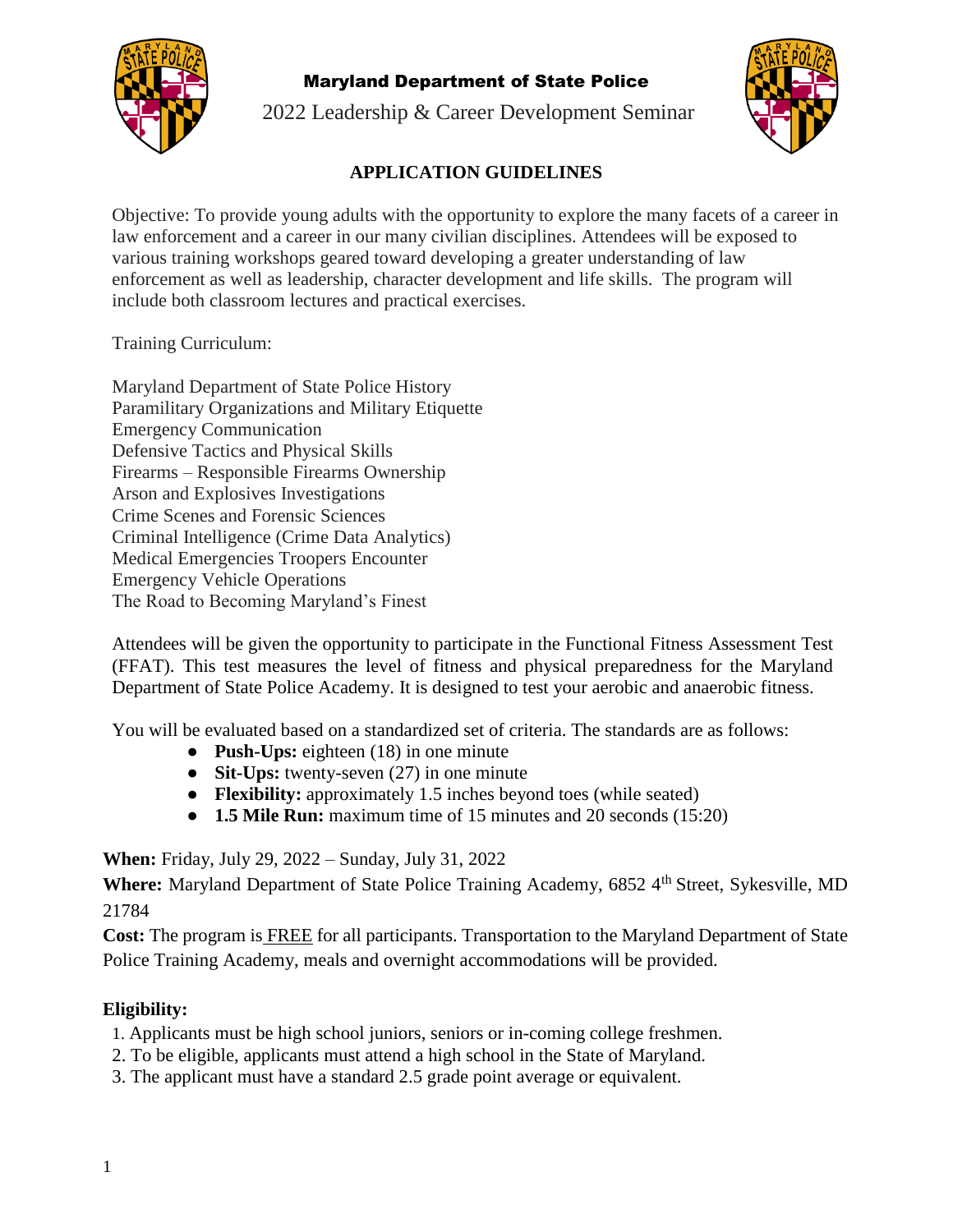

2022 Leadership & Career Development Seminar



## **Application Requirements:**

- 1. Applicants must submit the following:
	- Completed on-line application;
	- Electronic self-portrait;
	- Official transcript with GPA;
	- Personal statement **(maximum of one (1) page, typed, double spaced, Arial or Times New Roman, 12 pt. font)**;
	- Essay **(maximum of two (2) pages, typed, double-spaced, Arial or Times New Roman 12 pt. font or a two-minute video submission)**; and
	- Two (2) letters of recommendation: at least one from a teacher or school official written on official letterhead. Emails are acceptable; however, they must be sent via government or school email with contact information included. **Letters and emails should be typed and addressed to the Maryland Department of State Police**;
- 2. The entire application package is **computer generated**. Each of the below requested items can be uploaded to the application for submission.
- 3. An electronic self-portrait (Selfie to be used for an identification card).
- 4. Official transcript with GPA is preferred; however, a recent report card is acceptable. The applicant must have a standard grade point average of 2.5 or the equivalent.
- 5. Applicants who elect to submit a video presentation should upload the video to YouTube and provide the link/URL in the Essay portion of the application.
- 6. Letters of recommendation should not be from family members but instead be from a neighbor, church member, youth group leader etc.

To be considered for participation in the 2022 Leadership & Career Development Seminar, applicants must complete an application packet and submit all required documents to the Maryland Department of State Police by **midnight (EST) June 27, 2022.** Applications received after the timestamp of 12:00 am (EST) on **June 27th** will not be considered.

#### **\*Applicants experiencing difficulties with completing the application electronically may contact Lieutenant Kimberly Smith at 410**-**653-4216. Further instructions and assistance will be provided.**

**Selection:** Applicants selected for participation in the 2022 Leadership & Career Development Seminar will be notified via email by July 8, 2022. A selection packet will be provided at that time with additional information and instructions.

Questions regarding the 2022 Leadership & Career Development Seminar and the application process may be directed to [msp.youthprograms@maryland.gov.](mailto:msp.youthprograms@maryland.gov)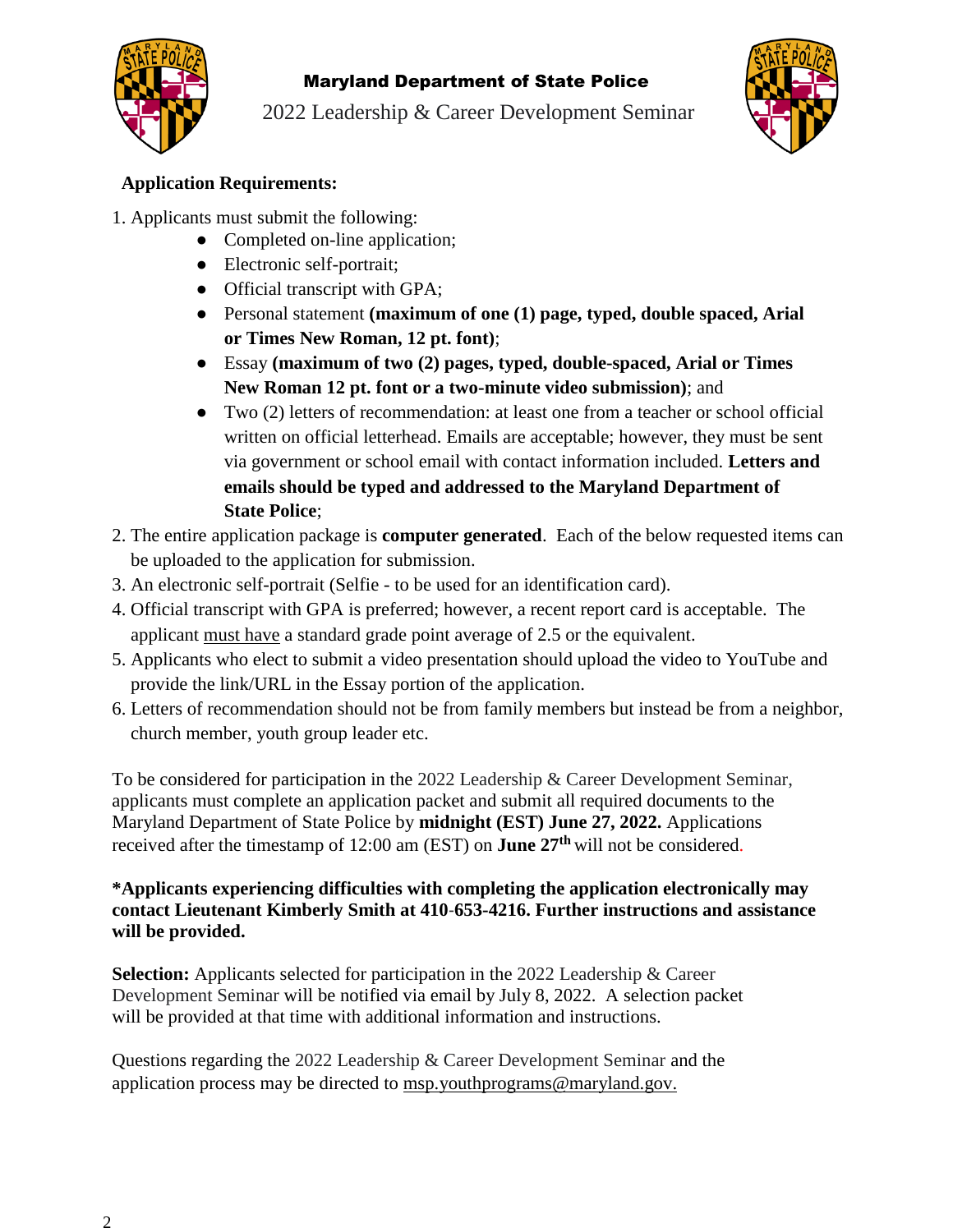

2022 Leadership & Career Development Seminar



## **PERSONAL STATEMENT**

#### **(Maximum of 1- page typed, double-spaced, Arial or Times New Roman, 12 pt. font)**

We want to know about you! Scores will be based on content, style, and presentation. 75% Content-

Consider addressing the following elements in a clearly expressed personal statement:

- Academic skills
- Current motivations and future aspirations
- Personal skills and qualities
- Work experience
- Community service activities
- Extracurricular activities
- Awards and honors

25% Style and Presentation-

- Does your writing indicate an ability to communicate well?
- Is there creativity and enjoyment in your use of words?
- Is your writing clear and error-free?

#### **ESSAY**

## **(Maximum of 2-pages, typed, double-spaced, Arial or Times New Roman, 12 pt. font or a two-minute video submission)**

Applicants should respond to the following essay question:

*Leadership can be defined as a process of social influence, which maximizes the efforts of others to contribute towards the effectiveness and success of an organization to which they belong.*

*As a supporting member of a law enforcement agency, what impact can using strong leadership skills do for the agency and the communities they serve. What leadership style do you feel is most effective? Further, if chosen to participate in this seminar, what do you hope to learn?*

We want to know about you! Scores will be based on content, style, and presentation. 35% Content:

● Have you provided a clearly stated answer and explanation for the questions posed? 35% Position/Argument Support:

● Have you provided an organized argument supported by rationale, examples or evidence?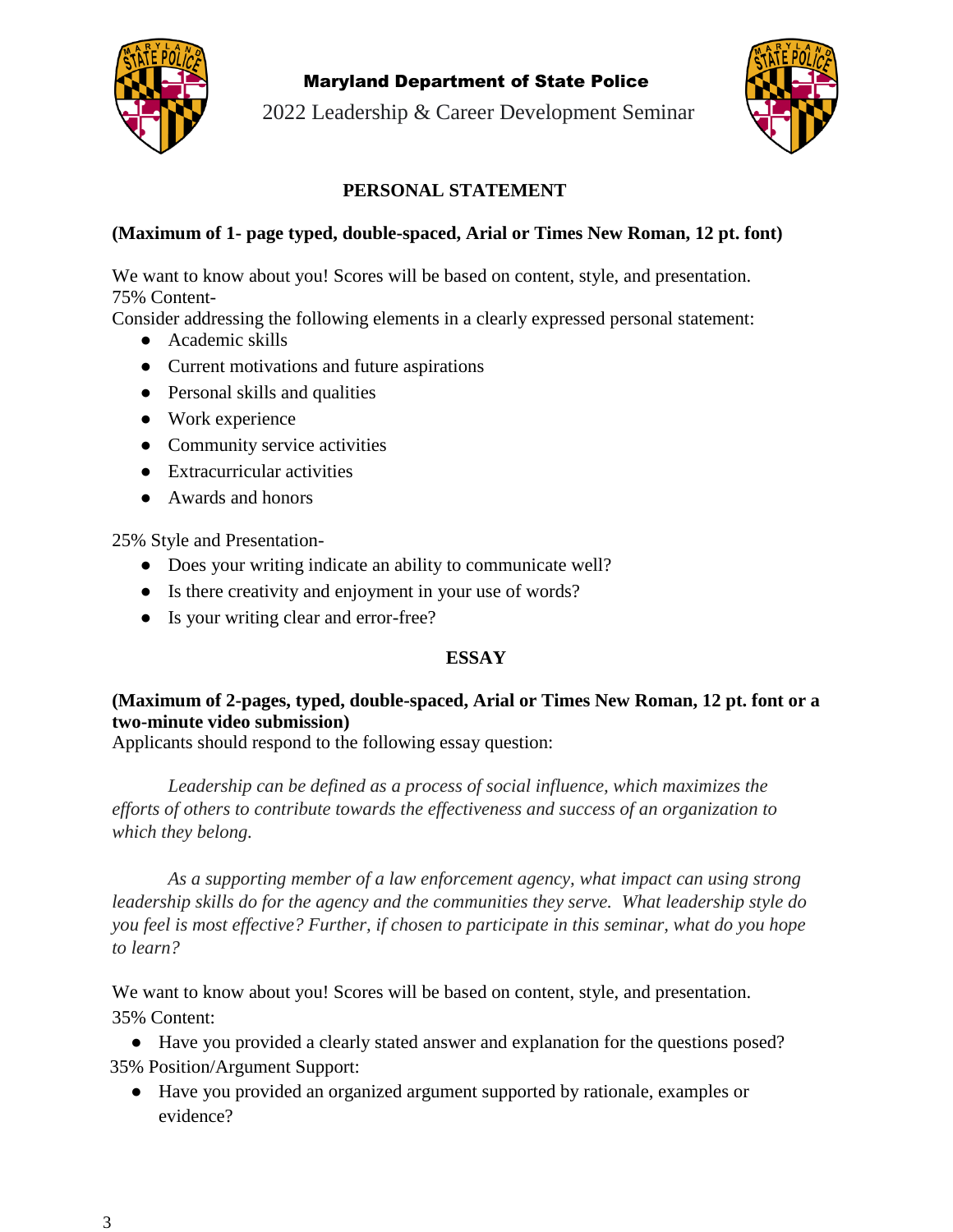

2022 Leadership & Career Development Seminar



30% Style and Presentation-

- Does your writing indicate an ability to communicate well?
- Is there creativity and enjoyment in your use of words?
- Is your writing clear and error-free?

### **Video Submission Criteria:**

35% Content-

● Have you provided a clearly stated answer and explanation to the questions posed?

35% Position/Argument Support-

● Have you provided an organized argument supported by rationale, examples or evidence?

30% Style and Presentation-

- Does your video presentation indicate an ability to communicate well?
- Is there creativity and enjoyment in your use of words?
- Is your video clearly visible and presentation error-free?

## **LETTERS OF RECOMMENDATION**

Provide two separate letters (emails) of recommendation addressed to the Maryland Department of State Police:

One letter of recommendation must be from a teacher or school official written on official letterhead. An email is acceptable; however, it must be sent via government or school email with contact information included.

One letter of recommendation from any person of your choice (should not be a family member).